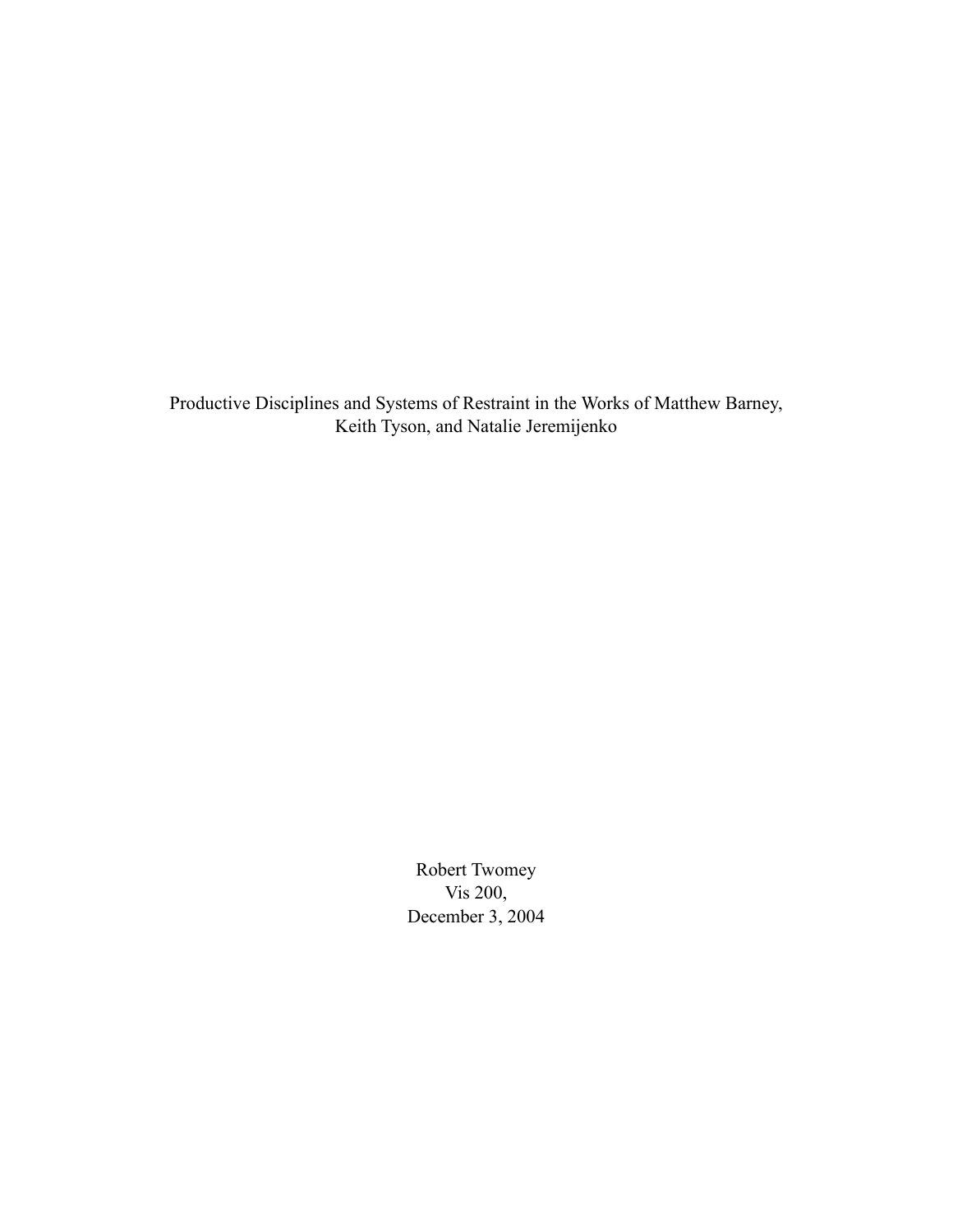Art is not commonly perceived as systematic, and art-making is not thought to be disciplined within the confines of systematic approaches. The three artists discussed in this paper, Keith Tyson, Matthew Barney, and Natalie Jeremijenko each engages with a resistive framework, producing art out of the struggle with the system. Tyson has created and consequently put himself at the disposal of an automated linguistic art project proposal system to interrogate his own creative limits, in turn making the pieces from the proposals which strongly relate to traditions of painting and sculpture, with issues of autobiography and attribution of intent complicated by the interposition of the randomizing system. Barney is involved in issues of athleticism, gender, and fantasy, and has struggled against literal physical restraints in numerous pieces. Finally, Jermeijenko, who's work is a didactic science and has more in common with the tradition of scientific research than fine art craft, adopts many strategies of systematic investigation and knowledge production from those research methodologies, towards her projects interrogating the unrealized potential of information systems and empowering active lay interpretation. We see aspects of systematic art and systems in art evident in the work of each of these artists and the systems they have chosen to tangle with. Each challenges traditional notions of art-making and authorship, and as a group they have elected to filter their artistic production through rigid, self-imposed structures of production.

Keith Tyson's *Artmachine* (1992-2000) is a pseudo-random system for generating linguistic proposals for artworks, issuing a particular specifications in terms of size, medium, duration, title, etc., which Tyson would then implement, challenging his artistic ingenuity to see how he could implement the proposal. According to Tyson, this project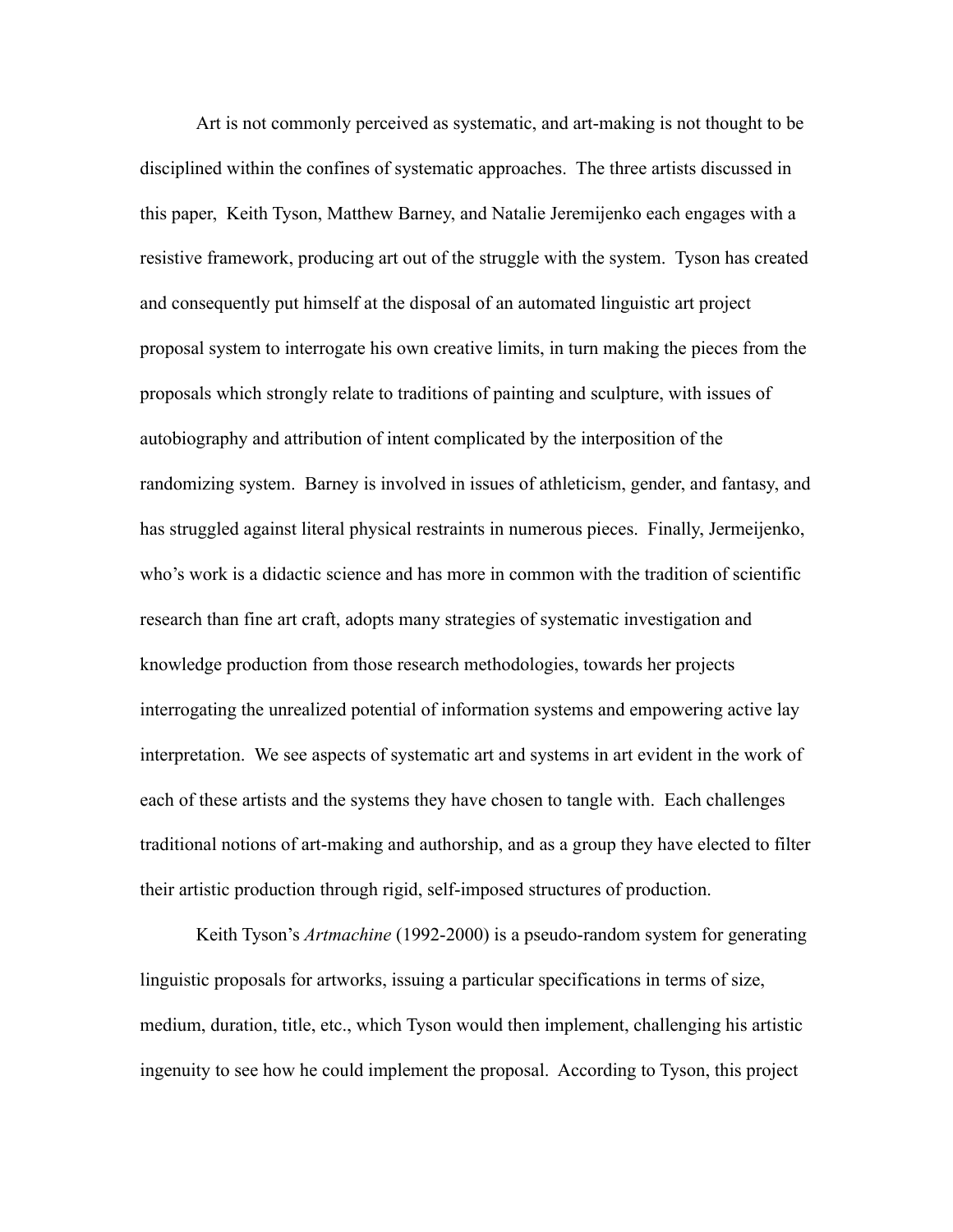was born out of "two…theoretical concerns…(i) death of the author, and (ii) chaos theory." (Beech 1998) He considers the pieces to be "manifestations as opposed to representations. It's about what brought them into being. It's usually about all the complex things that occur before the work exists" but "the work's final manifestation is the object which is readable." Rather than illustrating theoretical concerns, he "wanted to embody them." (Beech 1998). This strategy of manifestation of a concept is different, for instance, from the representational strategies in Jermeijenko's work, where there is more of an information display focus, or Barney's work, where the representational imagery is more symbolic. How dumb is the Artmachine? As Beech describes it, "the Artmachine's representations have no fluency because it doesn't have any understanding of what it is doing. So… its meanings are always fortuitous, and its use of signs never takes account of their significance." (Beech 1997)

Examples of some particularly successful individual pieces from his eight year run with the *Artmachine* project are: *AMCHII CCCXIV – Give Us a Day in the Life,* 366 circular breadboards which he painted on, one a day, for an entire year; *AMCHII - Country Fair with Prize Tent*, a 26 ft long painting of a pastoral landscape done on a structure with an array of dowels protruding 18 inches and a mess of hardened silicone between the spikes; *AMCHII - Dual Workstations, 30 Seconds Late and Early* - two identical work desks are proven, by close observation of the numerous images and graphs pinned to the wall above, to be existing exactly sixty seconds apart. The clock in the photograph, the digital readout on the NASA weather chart, even the seeding of the plants, have been obsessively accomplished within exactly sixty seconds of each other;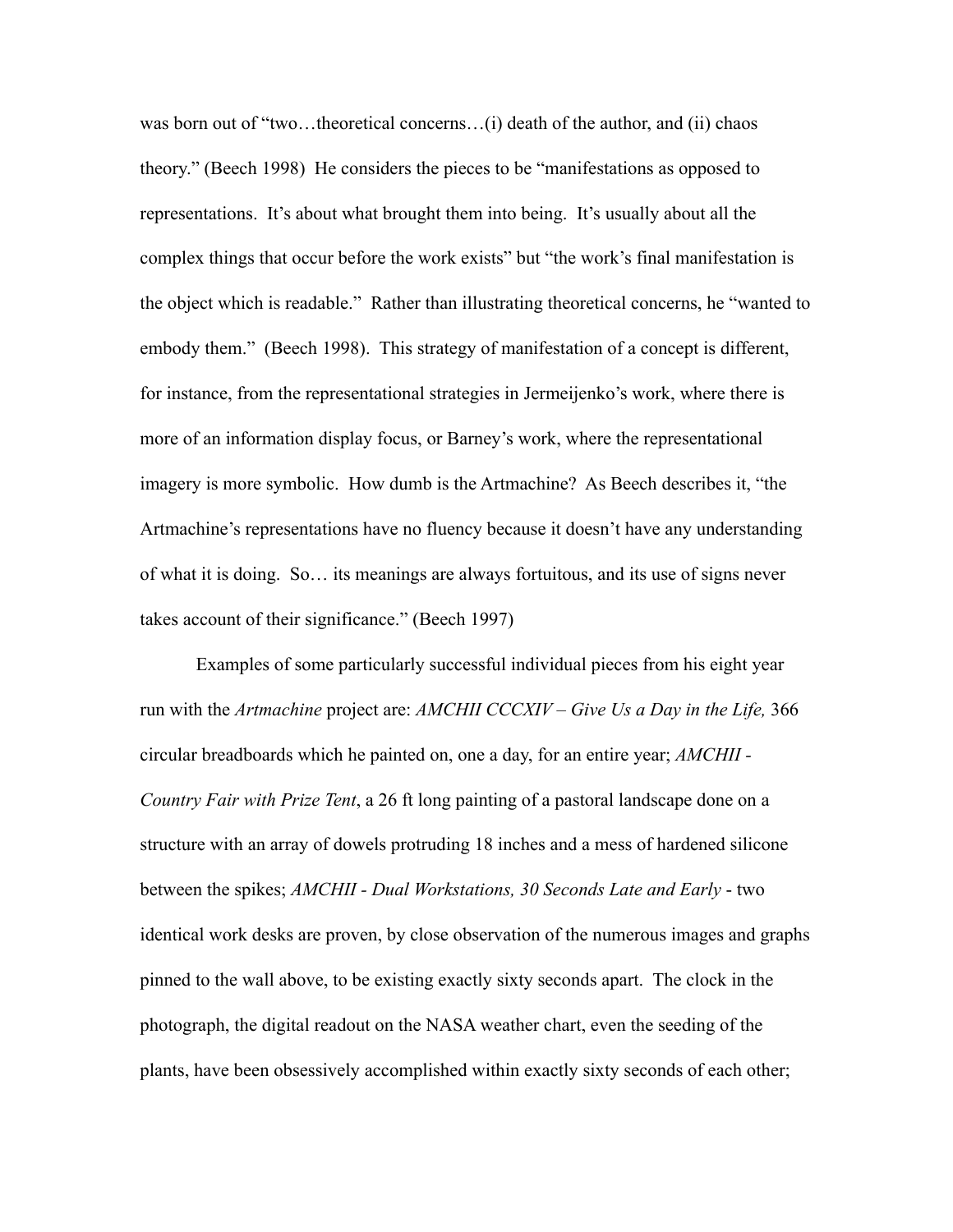*AMCHII LXIII* - Swept away by an unusual destiny in the blue sea of August. (1975), a hackney black cab is placed in the middle of the exhibition space, two holes are drilled into the roof, and then using a high pressure hydraulic pump, the cab is to be filled with as many gallons of acrylic paint (black) as needed to explode the windscreens, glass or sides, the pump is then switched off but not disconnected. The piece consists of the cab, paint and pump in the state they remain after the process is completed; and possibly his most recognized piece from this project, *AMCHII XX - The KFC Notebooks and the UCT. (Untitled Conspiracy Theory)* - a small installation that sustains a series of multiples and prints, consisting of a platform, computer terminal running a viral animation, notepapers, a soundpiece, a set of 12 prints, several correspondences, two bubble jet prints (one encased in leaded glass) and the complete Kentucky Fried Chicken Menu cast in lead (ie. all the burgers, dippers, fries, family buckets, etc.) The whole piece is based around a conspiracy theory with Colonel Sanders and the KFC at its centre.

It is evident from these descriptions how busy Tyson can keep just building the proposals. He is incredibly prolific. This device to propose linguistic content and others he has created since accelerate the materialization of ideas, and facilitate an all out focus on facture and industry, which is an important part of things for him.<sup>1</sup> He says "I made 5,000 equations, 1,000 iteration sheets, published and made maybe 300-400 works, from a pistachio nut to a massive, 50-foot wide video installations. And I was prolific, I worked every day, and I made it all myself." (Herbert 2001) The emphasis on quantity of production in this quote is related to this tradition of male art stars, either making really

<span id="page-3-0"></span><sup>&</sup>lt;sup>1</sup> "Being prolific is a very important part of what I do" says Tyson, quoted in

Darwent, C. (2001). Life, the universe & everything: a hitchhiker's guide to Keith Tyson. Modern Painters. **14:** 26-9.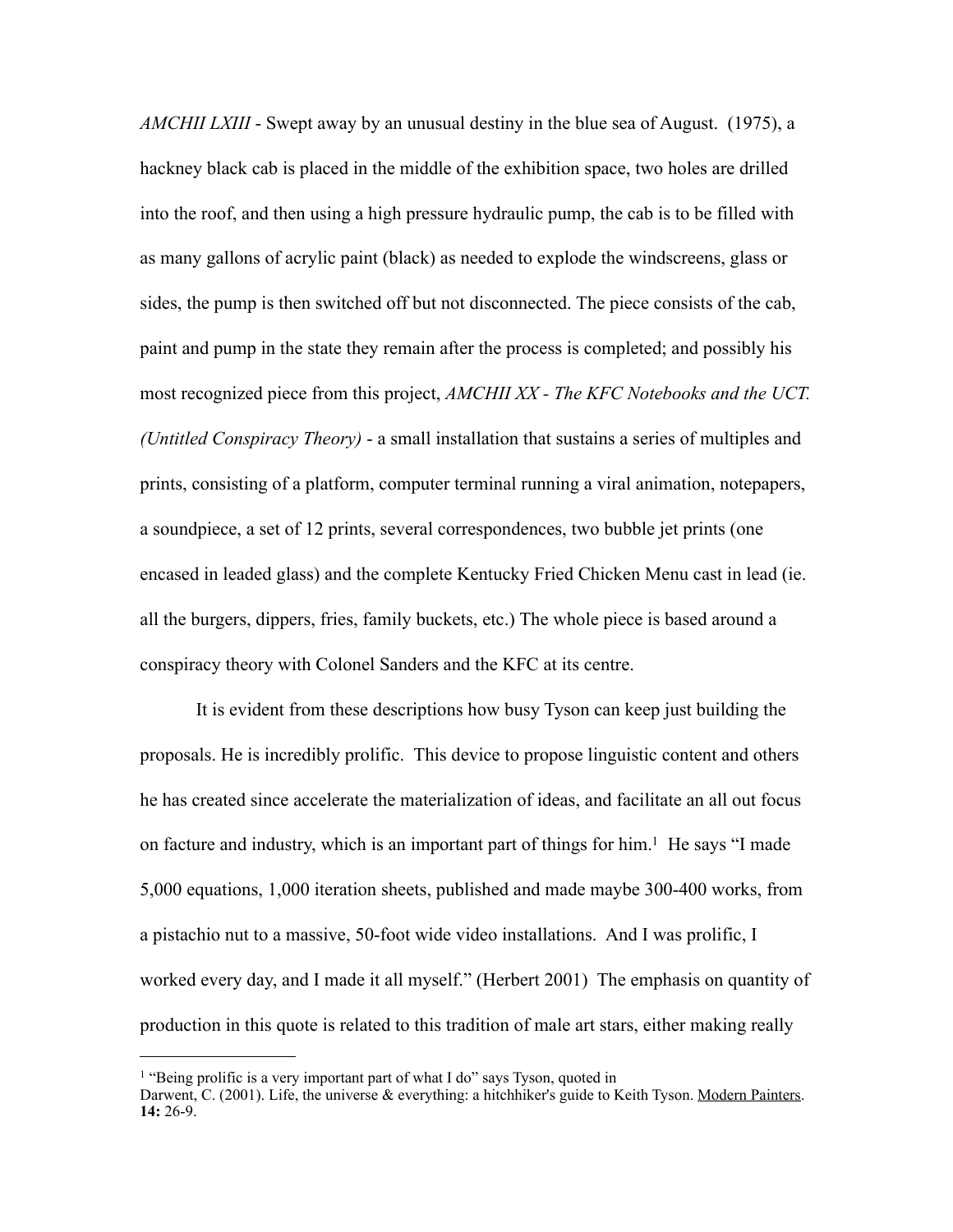big work, or being incredibly prolific—leading back to Picasso—one of the original models for this type.<sup>2</sup> Or more positively, Tyson has brought a mass of "analytic energy that allows his thought processes to venture into a multiplicity of worlds… His *Artmachine* (1992-2000) is a…motivated process to operationalize questions to the world." (Reust 2004)

There is also an aspect of physical challenge to the projects, similar to Matthew Barney's self-imposed physical challenges. As Tyson says: "My art is about seeing how far we can challenge the hand we are dealt." (Darwent 2001) The works he made emerge from this three-way negotiation between the description and concepts dictated by the *Artmachine*, his own ideas and abilities, and the materials. "This is…to do with how far a single subject, using a non-subjective methodology, can be expanded." "It's a research project on myself, I'm seeing what are my limits." "It's a tool in an empirical practice." (Beech 1998) "The whole show at South London Gallery… is basically me smashing things into each other or just experimenting in the hope that I might learn something about myself and that It has a benefit to the public." The randomness of this experimentation would not pass for a scientific pursuit, but the concept of "research" here is a contrast to concepts of research in Natalie Jeremijenko's work.

One gets a sense for the random nature of the proposals, and how that works against attempts to attribute intention or content, though it is clear that Tyson himself has done the work here, so he can not so easily detach himself from claims of subjective

<span id="page-4-0"></span><sup>&</sup>lt;sup>2</sup> This is funny, because in the same article as the above quote, "Being prolific...", Keith Tyson is quoted on Picasso: distancing himself from intentionality in the artmachine products "was incredibly liberating. Tit got me away from the whole Picasso's-vibrant-sexuality-was-pushing-the-paint-around kind of thing." If anything, this strategy of working on artmachine projects liberates his persona from some claims of 'intellectual' authorship of the projects, leaving only the 'pushing-the-paint-around' kind of incredibly prolific virility. Ibid.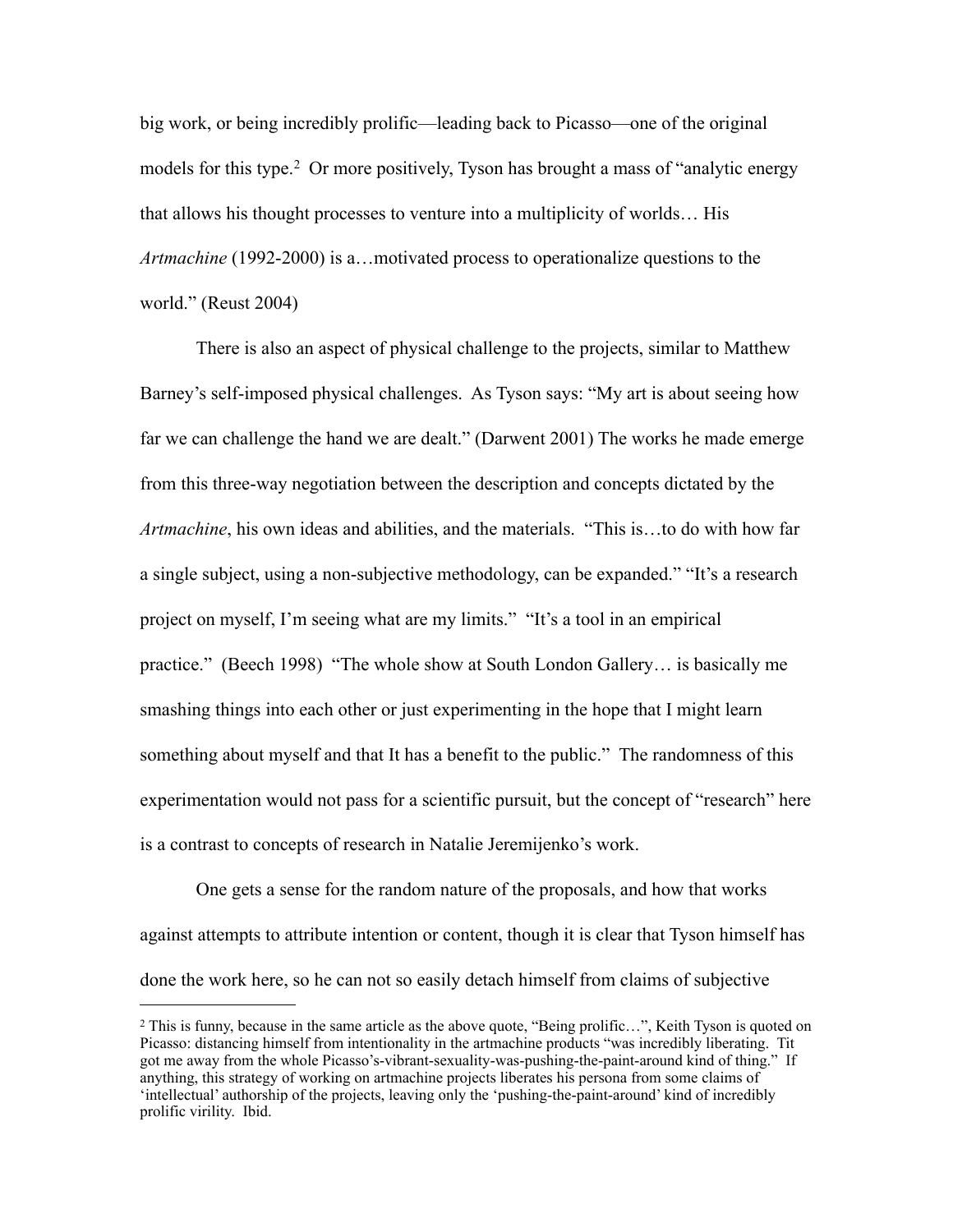influence on the pieces. Which leads to the problem with trying to be anti-intentional. The *Artmachine* does shift the "locus of artistic responsibility" away from responsibility for "how" the piece gets made or the "what", and towards authorship of the system that proposed the project. set up to make the "what" decisions. There is a tradition of this anti-intentionality, "Other artists have claimed indifference (notably Duchamp and Warhol) but none, that I am aware of, have elaborated a process which apparently eliminates the artist's own involvement in the work. The Artmachine takes responsibility not for the choices surrounding an individual artwork, but by choosing how to choose." (Beech 1997) This undermining of intention does in some sense sabotage normal avenues of access to the piece. As Tyson says, "How do you read something when the claim made for it is that it doesn't have an aesthetic or psychological reason for being there?" (Herbert 2001)

Another strategy to undermine readings of the artists intent is to leave things incomplete. Tyson is, in his own words "a great believer in incompleteness… so that when you look at the work you don't ask, 'what is the artist trying to say.'" (Beech 1998) As Mark Beasley puts it: "it is possible to position the work… as a form of Dadaist antiart, a nod towards non-sense reveling in the possibility of enforced relations." (Beasley 2002) At the same time as trying to divest himself of responsibility for the project, Tyson claims that it works as portraiture. "So that idea of a Romantic hero – I do think, 'yeah, I'm going to express my world vision'. Like van Gogh did, or anyone else." (Beech 1998)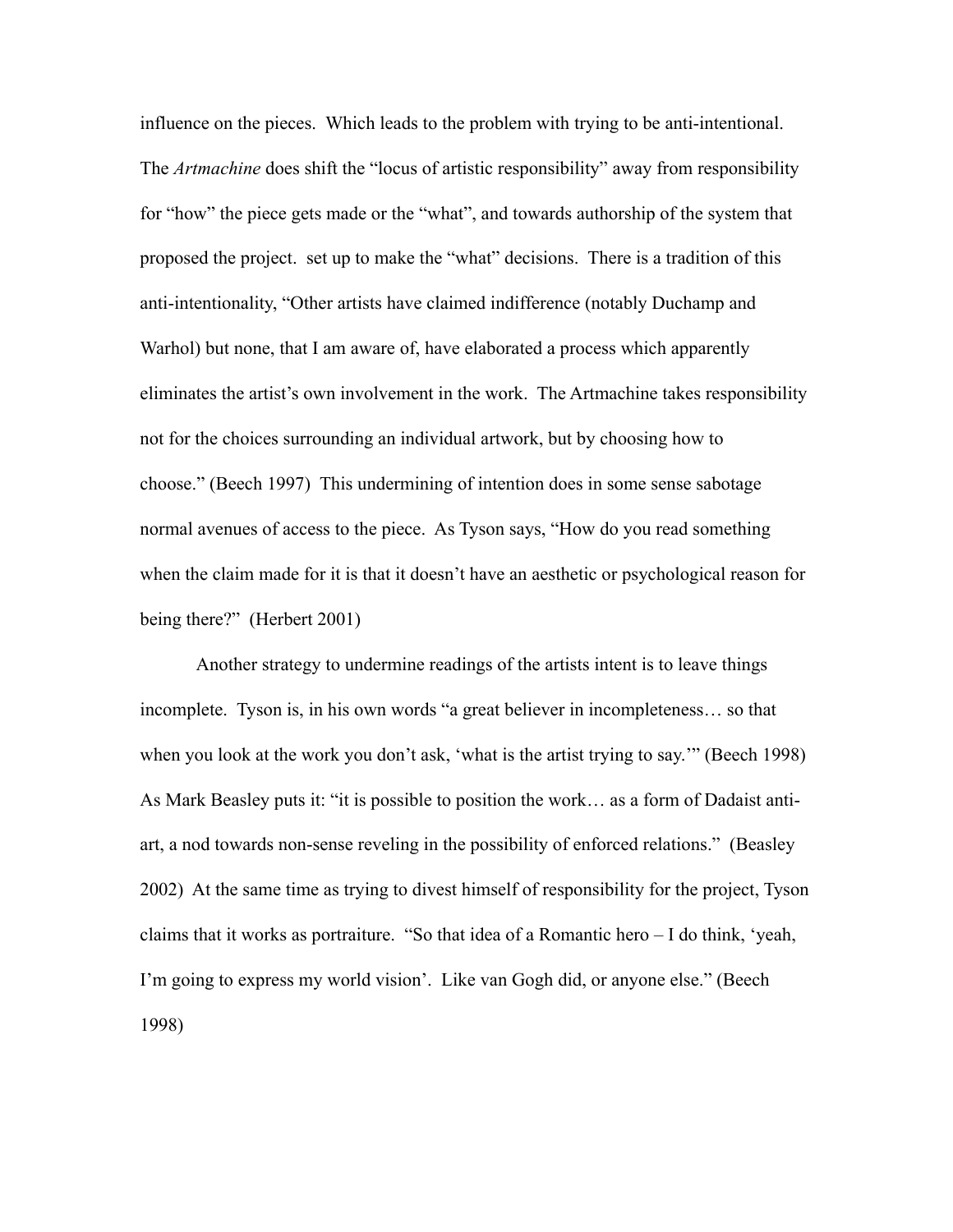In the *Artmachine* project, the total piece is the physical AMCHII Iteration object, along with the understanding of the system that he worked with to produce it. Says Tyson: "I programme it, using language and making structures… And then it programmes me, 'cos I make the work with my own hands…" (Beech 1998) 'Making structures' is one of the two activities to program the art machine. Using the generative system requires one to construct classifications. To make a decision between painting and sculpture that classification of those two options for output mode needs to be specified. "It's… a research project which is fascinating to be involved in. And so, in that way, the whole state of the relationship between me and the machine is the work." (Beech 1998) The artist performing with their system here is reminiscent of the early Matthew Barney *Drawing Restraint* pieces, where the activity of the artist and the system together make the work, and the viewer in some sense appreciates the dynamics of the whole as the work. Tyson's hand as the author, while complicated through the distancing mechanism of the proposal generator, operates on multiple levels--as the creator of the Artmachine, the craftsman of the final pieces, and the person who orchestrated the system.

This strategy of having a "dumb" system propose the random projects was an attempt to remove any reading of his intent as the author, and to remove any elements of autobiography, although frankly it is not possible to ignore his role in orchestrating the entire system. He has continued this interest in the tension of his subjective free will operating within and scripted by self-imposed rigid external structures, in a kind of masochist self-challenge to test his own limits of effort and imagination through projects like the *Teleological Accelerator* (2003), and most recently the *Geno/Pheno Paintings*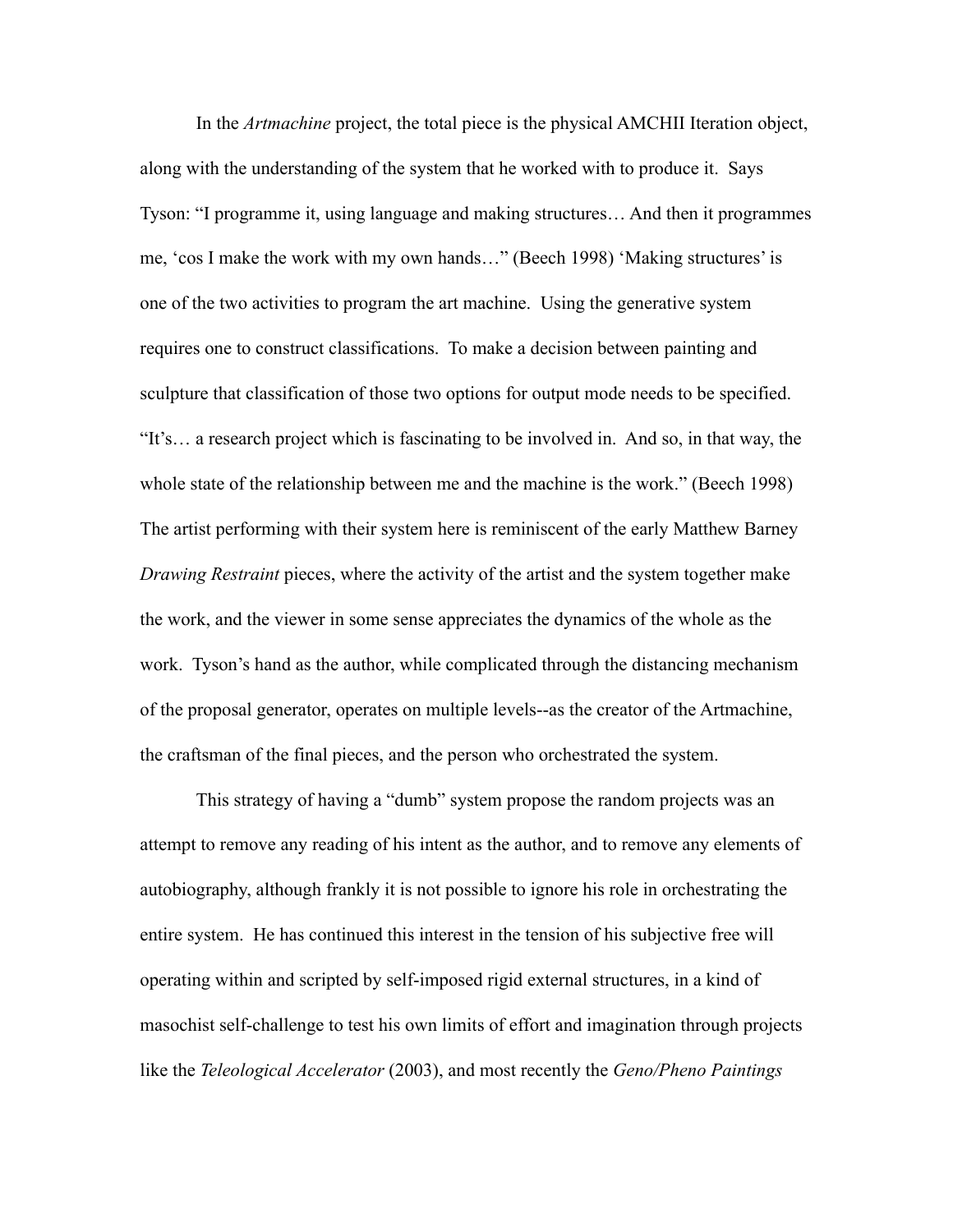(2004). The *Teleological Accelerator* is a set of two disks, five meters wide, with hundreds of terms from the encyclopedia, from the abstract at the center to the concrete at the edge arrayed across one disk, and a number of moveable pointers which are used to select out random combinations of words and concepts. Similar to the *Artmachine*, words here are used to describe the content of an artwork, and then he goes to build the piece that fits the description according to his personal preference.

He puts all of the source material into these 'dumb' systems, then uses the system as a mechanism to accelerate the production of ideas and to leverage his exploration of the limits of his own creativity. What is most interesting about this work is that ultimately after the use of this elaborate mechanism and relinquishing subjectivity, he is left to work on relatively traditional art objects. He is exploring the internal limits of his own creativity with this external system, all to make objects that are suprising, or push the edge of form. As Hans Reust puts it in his piece on Tyson's new show, "For his exploration of unknown and possible worlds, and their pictures, Keith Tyson is constantly devising new equipment and experiments for the human mind." (Reust 2004) "The… things that I was trying to emancipate myself from…[being stuck with a dominant formal style] mean that I need to expand the practice so that I can continually reinvent myself." (Beech 1998)

In his performances for the *Drawing Restraint* series, Matthew Barney set up elaborate systems of physical restraint to restrict his body and undermine his facility with drawing, built from pieces of exercise equipment, surgical tubing, and other items, investigating the creation of form against resistance. This was the application of the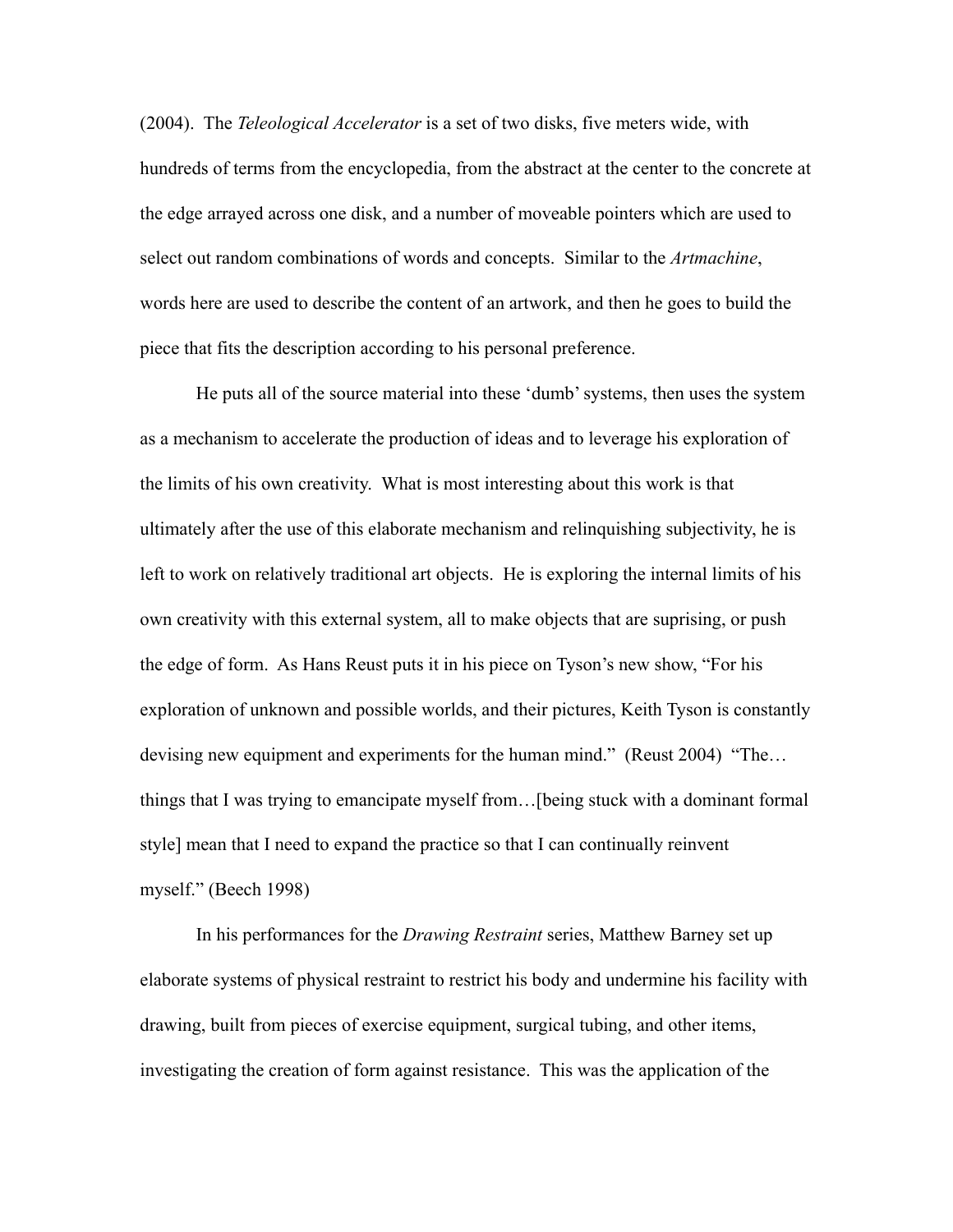concept of hypertrophic muscle development and the paradigm of resistance training from sports to artmaking. He was interested in "how a form can grow productively under a self-imposed resistance, so [he] wore a restraining device to make drawings." (Goodeve 1995) He did a series of these drawings while an undergraduate. His studio setup for this project was described as some mixture of Marquis deSade type torture chamber, Golds Gym, and art studio. As he described them in his interview with Seward, the devices were built to be "facilities to defeat the facility of drawing." (Seward 1995) Even as he shifted from literal physical systems of resistance and moved into more abstract metaphor, he still uses physical athleticism and anatomical systems as metaphors for struggle and production in elaborating his cosmological system. "The Drawing Restraints propose that the strength of a work lies in proportion to the hardships overcome to create it. By this logic, van Gogh might have atrophied in the zero gravity of success; his work might have been able to increase in power only to the precise extent that it surmounted his asceticism, poverty, and insanity.["3](#page-8-0) (Seward 1995)

This trope from Barney's work of staging conflict between oppositional forces is an essential mechanism of creation, literally creating imagery in the *Drawing Restraint* pieces, and creating meaning in other pieces through his work. To counteract the force which is growing in physical power through all of these processes of resistance and the subsequent development, he introduces another which liquefies and melts as the sort of anti-strength. He has set up a "mad interplay of forces", which are really oppositions of

<span id="page-8-0"></span><sup>&</sup>lt;sup>3</sup> There is an interesting footnote here in the Seward article: "Incidentally, van Gogh often speaks of the need to grow stronger and harder. A doctor tells him he looks like a worker and he says, 'This is just what I have tried to change in myself; when I was younger, I looked like one who was intellectually overwrought, and now I look like a bargee or an ironworker.'" Keith Tyson also mentions van Gogh in his interview. Roskill, M., Ed. (1963). The Letters of Vincent van Gogh. New York, Atheneum.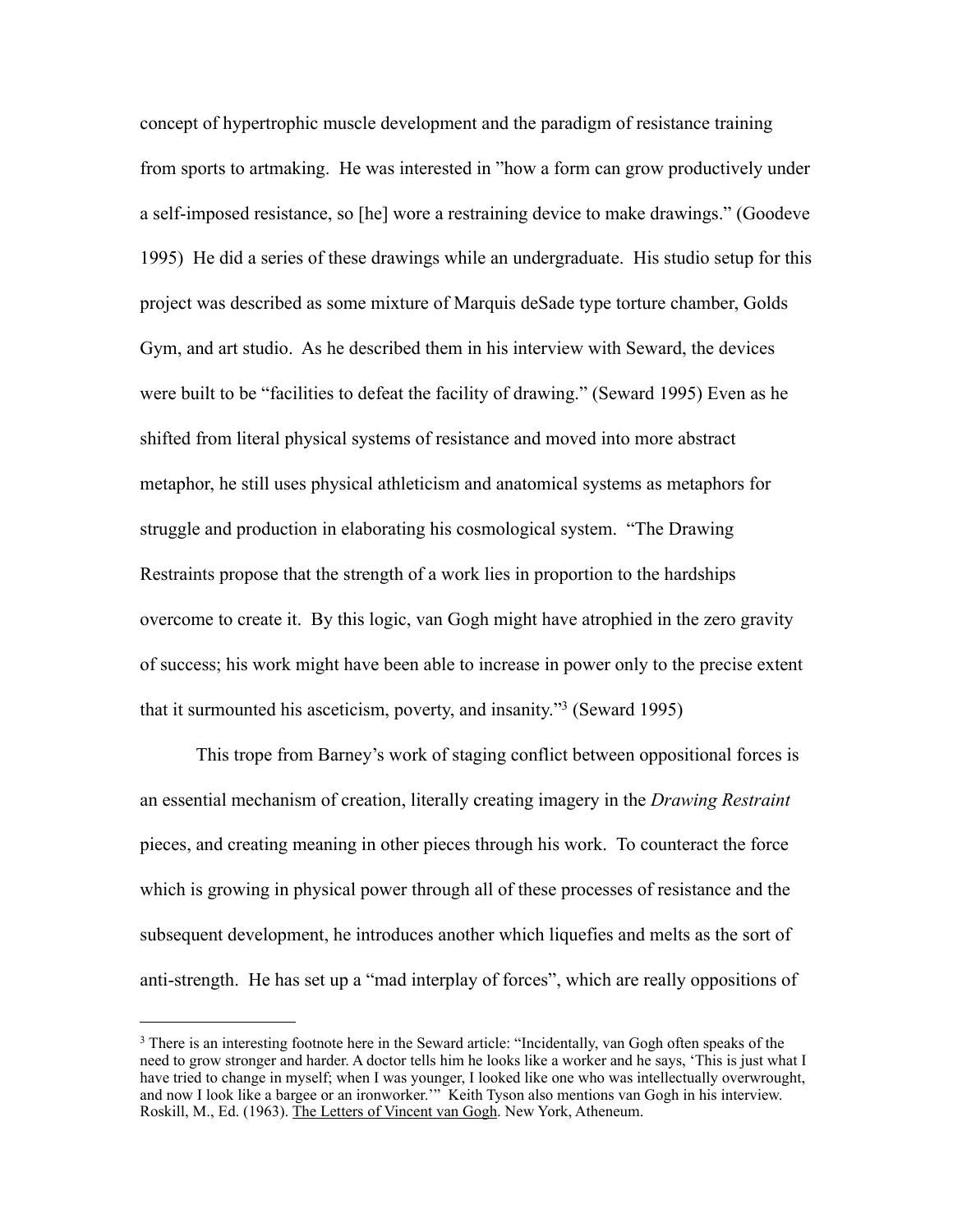diametric pairs: friction and slippage, expansion and contraction, opening and closing. Within the internal cosmology of the Cremaster movies, *Field Dressing*, and the *Drawing Restraint* pieces, meaning is produced through the juxtaposition and ensuant struggle between competing forces. However, as Barney's work has progressed, he has progressed from staged struggles in the literal physical sense to struggles between competing concepts. As Seward describes *Drawing Restraint 7*, in some ways the point of departure in this more metaphorical direction "In this final piece in the series, restraint no longer takes the form of a device brought to bear against the artist himself; it is now a struggle of force against force, acting and reacting in a state of perpetual motion—satyr contra satyr in the limo ride that never ends." (Seward 1995)

Barney's usage of his body in a physical athletic dynamic is a marked contrast to Tyson's linguistic and mental system. Tyson built equipment for use with the human mind, to test the limits of his own creative resourcefulness. Barney created equipment for use with the human body, to test the limits of his physical strength and resources. In *Mile High Threshold: Flight With The Anal Sadistic Warrior* (1991) "Barney's body becomes the instrument" (Wakefield 1994) which involves physical compromise that Tyson does not have to make. One thing that the two share is a sensuous materiality—Tyson's paintings and sculptures are heavily indulgent in material pleasures—the bright saturated colors and collage of materials in his enormous studio wall drawings or the physical presence of the stuff he has pulled together for his projects. Barney develops a more particular language of materials, establishing associations with each of the materials that he adopts into some role in his overarching narrative. Both Tyson's craft approach and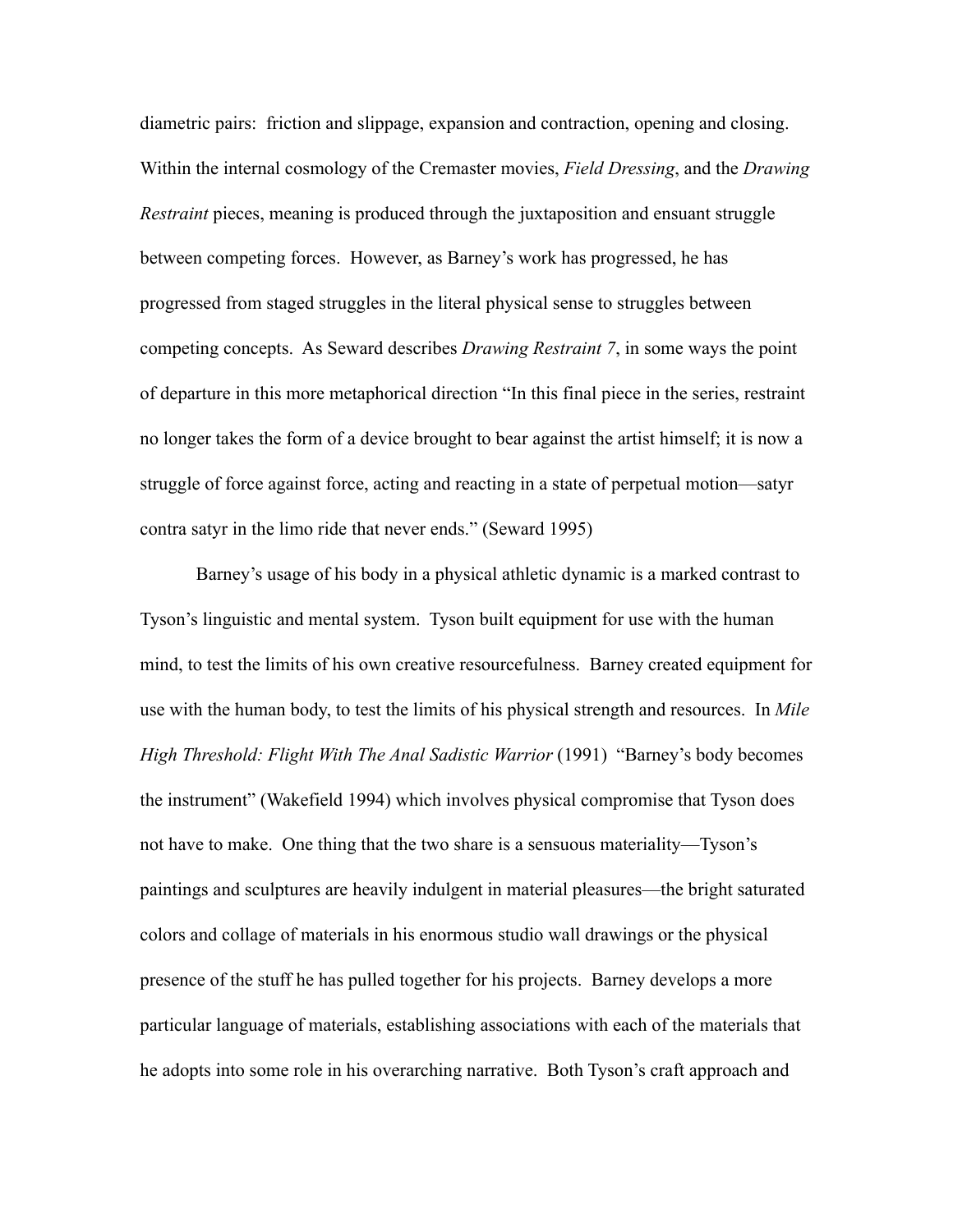Barney's athletic approach push the artist to engage the world physically. Tyson spends a lot of time physically working with art materials, whereas Barney was climbing, struggling, developing, (sort of) in those early days..

Natalie Jeremijenko's work provides a good third point in this comparison. It shares more with traditions of scientific research and engineering design than fine art craft. In method more than subject matter she adopts many aspects of systematic research methodologies from the scientific world, bringing that type of rigor to her didactic art projects. Through her work she wrestles with the scientific and artistic establishments. The openness of her explorations and expansiveness of her thinking is not typical for scientific pursuits, and the scientific method is not usually used so expansively. Formal scientific method, especially as embodied in the research establishment, is very cautious.<sup>4</sup> You can't prove things, only disprove things. She's challenging a lot of these typical usages and definitions of science, and wrestling with

<span id="page-10-0"></span><sup>4</sup>In *Zen and The Art of Motorcycle Maintenance*, Robert Pirsig describes the colossal structure and slow pace of scientific method:

<sup>&</sup>quot;Solution of problems too complicated for common sense to solve is achieved by long strings of mixed inductive and deductive inferences that weave back and forth between the observed machine and the mental hierarchy of the machine found in the manuals. The correct program for this interweaving is formalized as scientific method.

Actually I've never seen a cycle-maintenance problem complex enough really to require full-scale formal scientific method… When I think of formal scientific method an image sometimes comes to mind of an enormous juggernaut, a huge bulldozer...slow, tedious lumbering, laborious, but invincible. It takes twice as long, five times as long, maybe a dozen times as long as informal mechanic's techniques, but you know in the end you're going to get it. There's no fault isolation problem in motorcycle maintenance that can stand up to it. When you've hit a really tough one, tried everything, racked your brain and nothing works, and you know that this time Nature has really decided to be difficult, you say, 'Okay, Nature, that's the end of the nice guy,' and you crank up the formal scientific method."

Pirsig, R. M. (2000). Zen and the art of motorcycle maintenance: an inquiry into values. New York, N.Y., Perennial.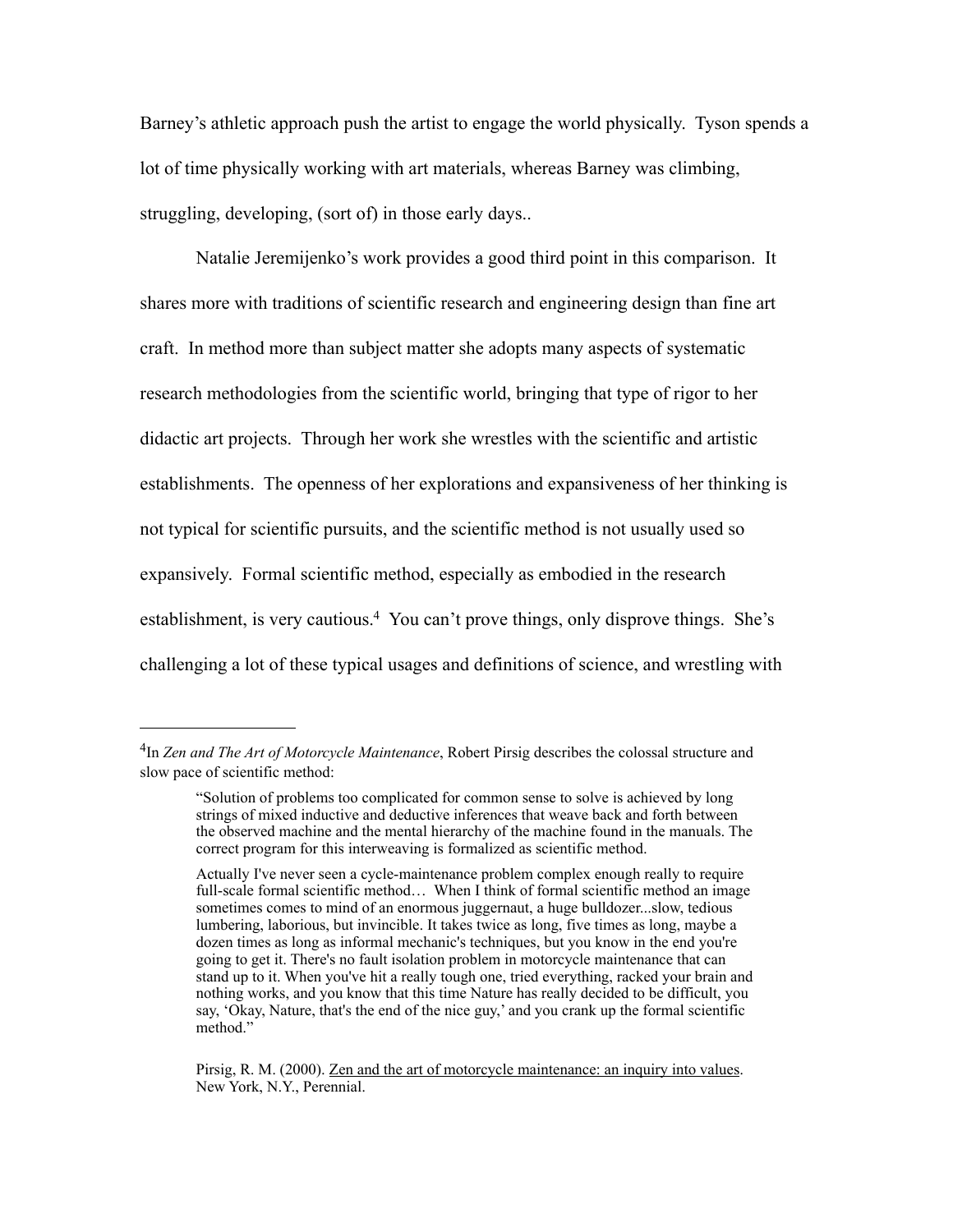how to use the scientific systems to do rethink and impact public conceptions in very real ways, "Using familiar materials to encourage people to think about issues. That's my strategy." (Eldridge 2000) One prevalent strategy in her work is to turn the technoscientific systems onto themselves in acts of experimental design, creating selfcritical, ironic, 'Inverse' technologies. In her words, "Social change is effected… by the transformations of everyday life effected with and through information technologies." She is interested in interrogating the transformative potential of new technologies, addressing the politics of information, designing tangible and open ended systems, and applying socio-technical analysis to critique and explore alternative design paradigms. At the heart of it, her work is motivated by the desire to create social change, and the belief that "new technologies provide an opportunity for social change." (Jeremijenko 2003)

An excellent project exemplifying many of these issues is *The Suicide Box* (1996), installed for 100 days observing San Francisco's Golden Gate Bridge. (Jeremijenko 1996) The camera and computer system, sensitive to vertical motion, recorded video clips when it detected a falling object. In the video from this project screened at the 1997 Whitney Biennial, falling bodies are interspersed with false-starts triggered by seagulls flying buy. "The attempt to correct this technical problem, to refine the parameters of documentation, becomes a metaphor for misplaced social effort." Covering the previously undocumented suicide activity, "the work deliberately moves into a social blind spot." (Allen 1998)

Jeremijenko puts it succinctly in her Project Database Statement: "There are no 'official' video cameras on the bridge, nor effective obstruction to jumpers. By contrast,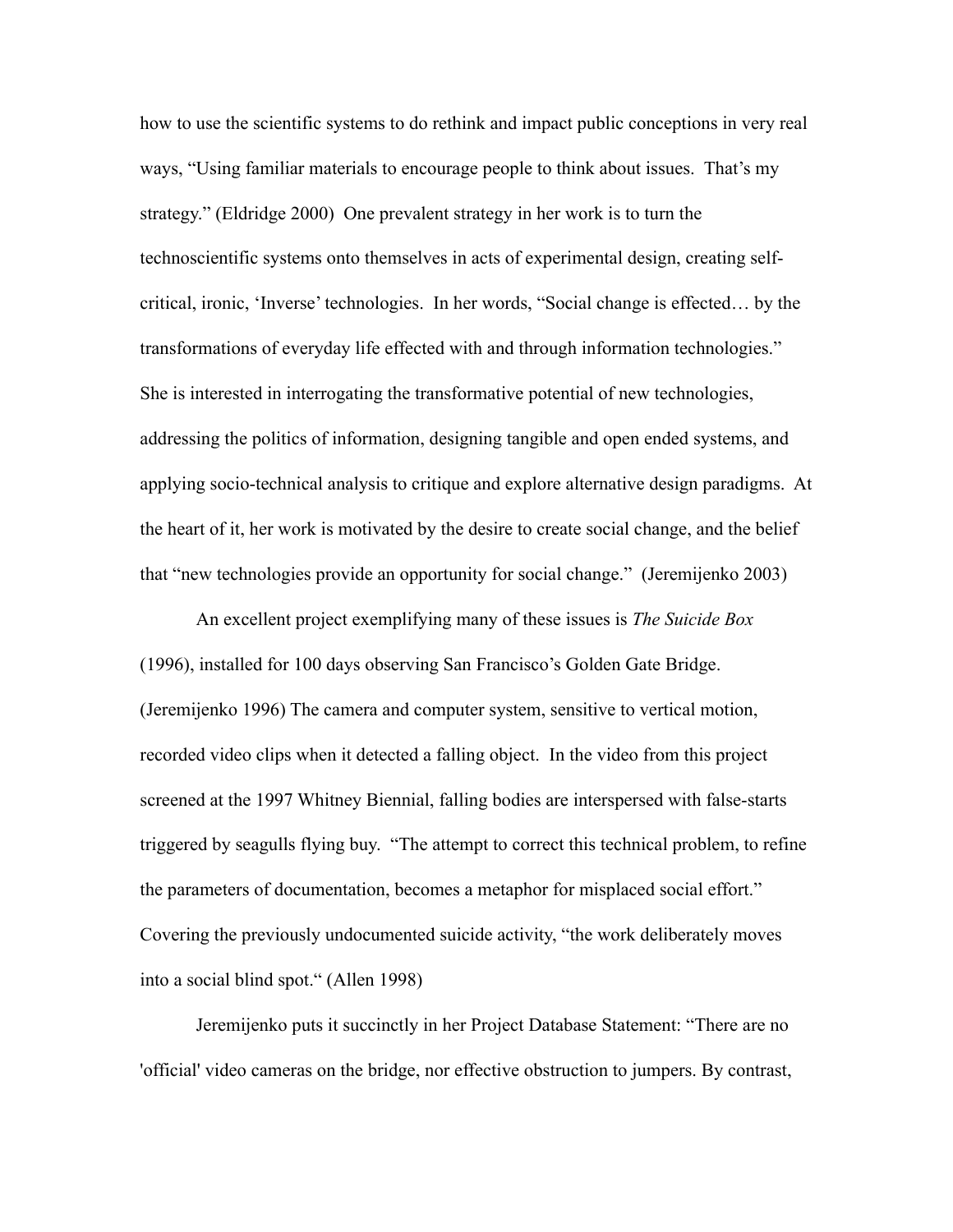the number of video cameras that are trained in a place of commerce such as a shopping mall typically cover the entire square footage. By any measure, shoplifting get much more technological attention, although the scale of loss is incomparable." (Jeremijenko 2003) In response to a question posed by her interviewer, "…You're saying it recorded people leaping to their deaths. But it – you – didn't intervene?", she describes "it did intervene, by generating information about a tragic social phenomenon that is otherwise not seen." (Eldridge 2000)

She has taken an antagonistic view towards the art establishment, based on the primacy of technology in contemporary society and public consciousness, as a rout for change: "The art world is a very prissy little thing over in the corner, while the major cultural forces are being determined by technoscience. The whole way we imagine ourselves is being redefined, and the art world is still talking about gender politics or whatever… Technology is a language that is much less about privilege, it's much less intimidating conceptually than art criticism." (Eldridge 2000)

Throughout her ouevre she attempts again and again to rethink systematic scientific thought or information theory. The Suicide Box was a particularly effective project because it is so chilling. It has an emotional saliency that neither of the other artists in this study have achieved. Tyson is interesting in his obsessive pursuit of interaction with this machine system, but even then he exists in his own fictional universe the same as Matthew Barney. Didactic work, like Natalie's, is the struggle of form against resistance. However, for Natalie this struggle has been situated in the real world outside of the art establishment. Her projects exist as critiques of existing commercial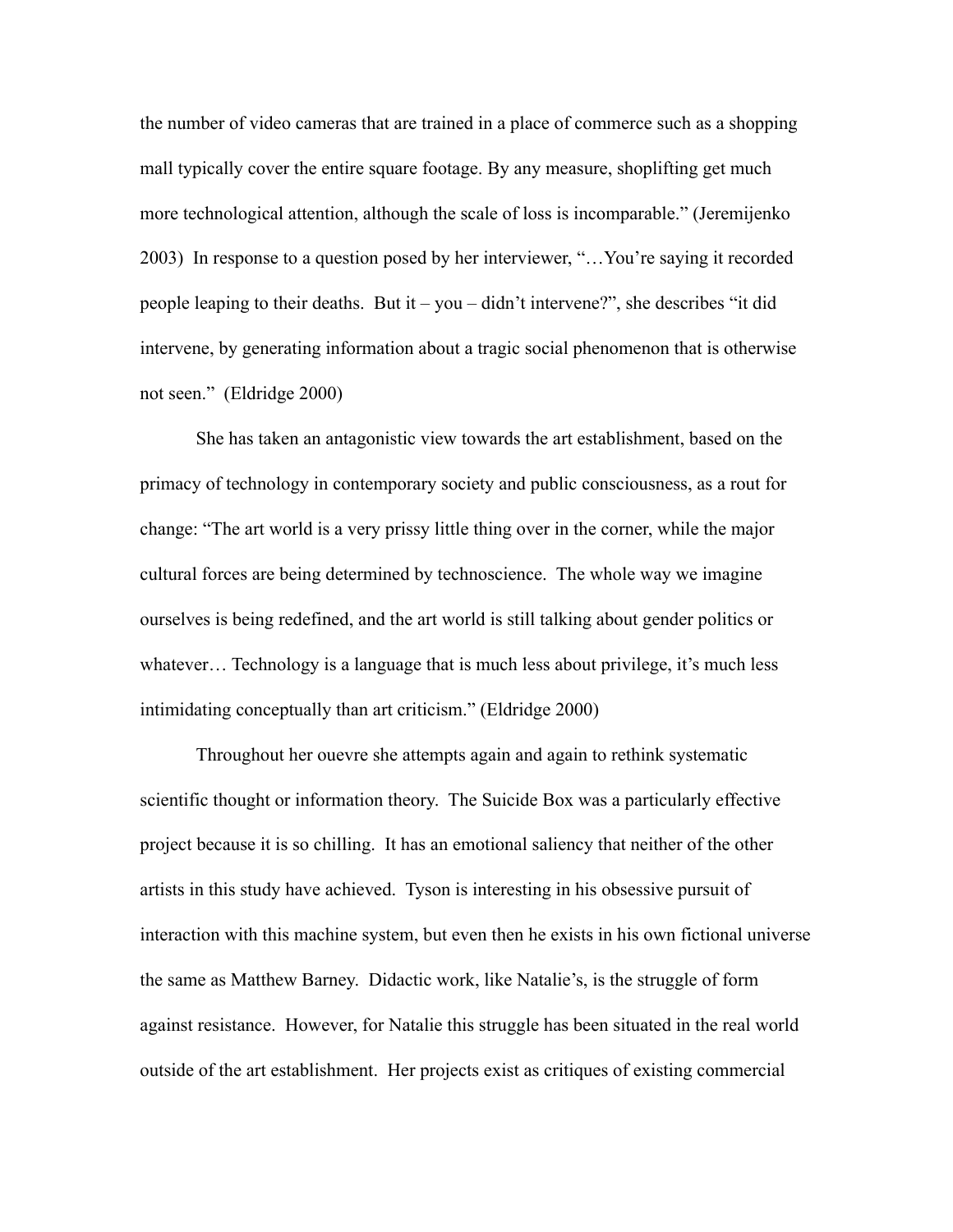technologies, for instance with the chemical sniffing *Feral Robotic Dogs*, demonstrating alternate design paradigms that engineers could aim for. Or with the *OneTree(s)* project, spreading these biomonitoring discussion pieces into the real world, trying to generate thought and discourses on both cloning an pollution in the general public. Her intense focus on these inclusive structures of participation, and her desire to make work that functions in the real world is something that separates her efforts from Barney and Tyson, and from many other artists. Didactic work critical of real-world institutions is the struggle of form against a system of resistance, the form is the new thought or space that the artist is trying to open up, and the system of resistance is the real, complex system of real people, institutions, social momentum, rather than any fabricated system invented for metaphoric power. Neither of the other artists deal with real systems of resistance, though their work may still capture the public imagination in the tradition of other similar work before.

Is there a problem with being anti-autobiographical? Jeremijenko gives nothing obviously autobiographical in her work, aside from the personal agenda that she pursues zealously and from which it may be possible to make some autobiographical inferences. She doesn't even begin to approach issues of autobiography in her work, she they become non-issues which she isn't addressing one way or another. Around Keith Tyson's work, however, there is all sorts of rhetoric about negating his hand as the author, or distancing himself from the work through the mechanism of the art machine, but these strategies ultimately fail. As Darwent puts it so succinctly in his article, "The real logical flaw in making insistently anti-autobiographical art is that it unavoidably turns the viewer into a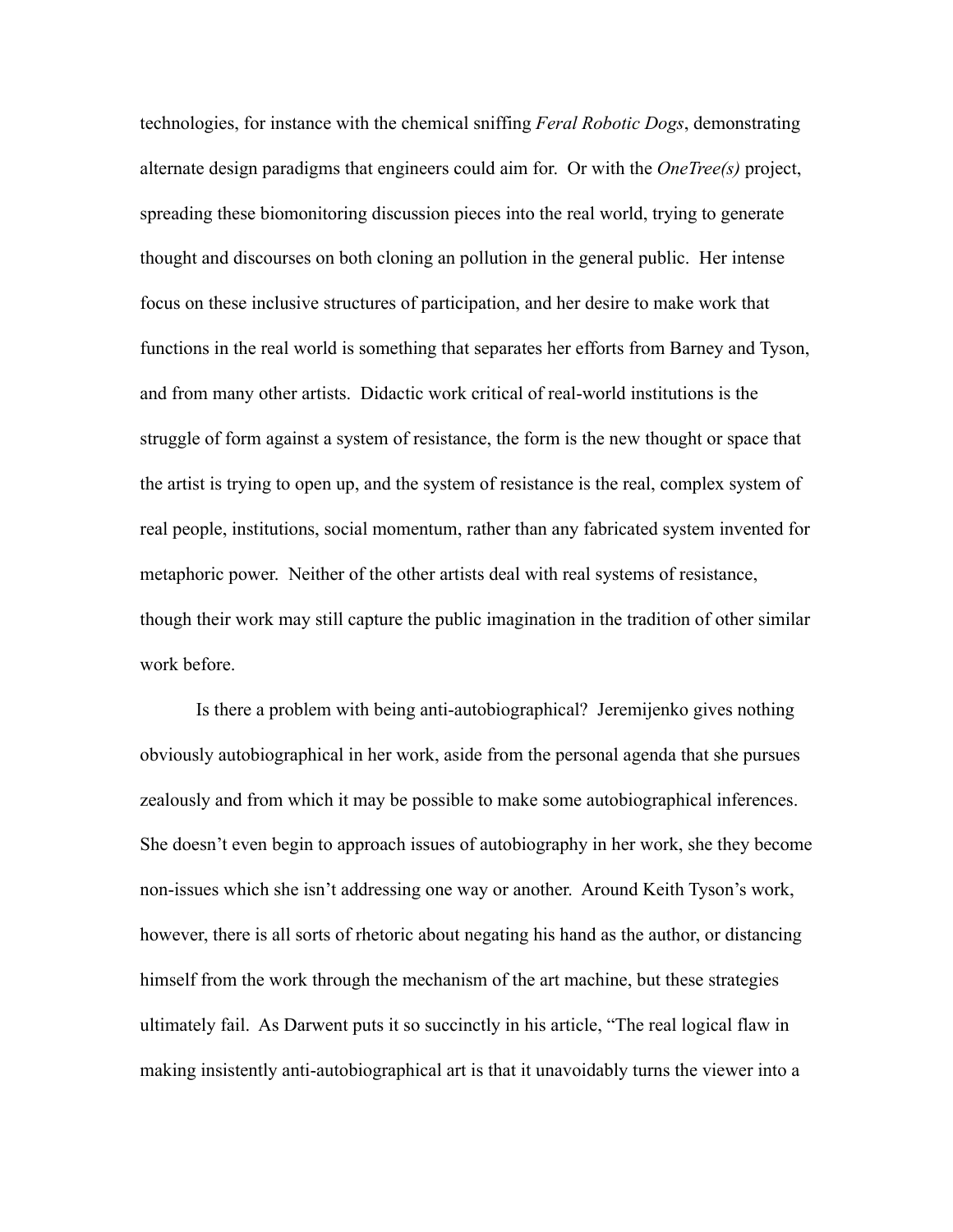biographer." "Below this theoreticised story-telling, though, you sense a more visceral self-portraiture in Tyson's explanations." (Darwent 2001) In the case of Jermeijenko, there is nothing insistent about her avoidance of autobiography, it's just not on the radar of issues she's working near. As a third point of comparison, Barney has grown a cult of identity around himself. His public identity as young male art star is inseperable from his work.

How art it is made, how it is received, and what people get from it: you can look at all of these things in a very systems oriented way, especially for these artists. Even systems of metaphor. Typically, art is not seen as systematic, it is not being constrained within the discipline and confines of a specific method. Counter to traditional methodological approaches, here are artists that are each taking a particular system or approach, and struggling to channel their creativity and their big ideas through these rigid structures.